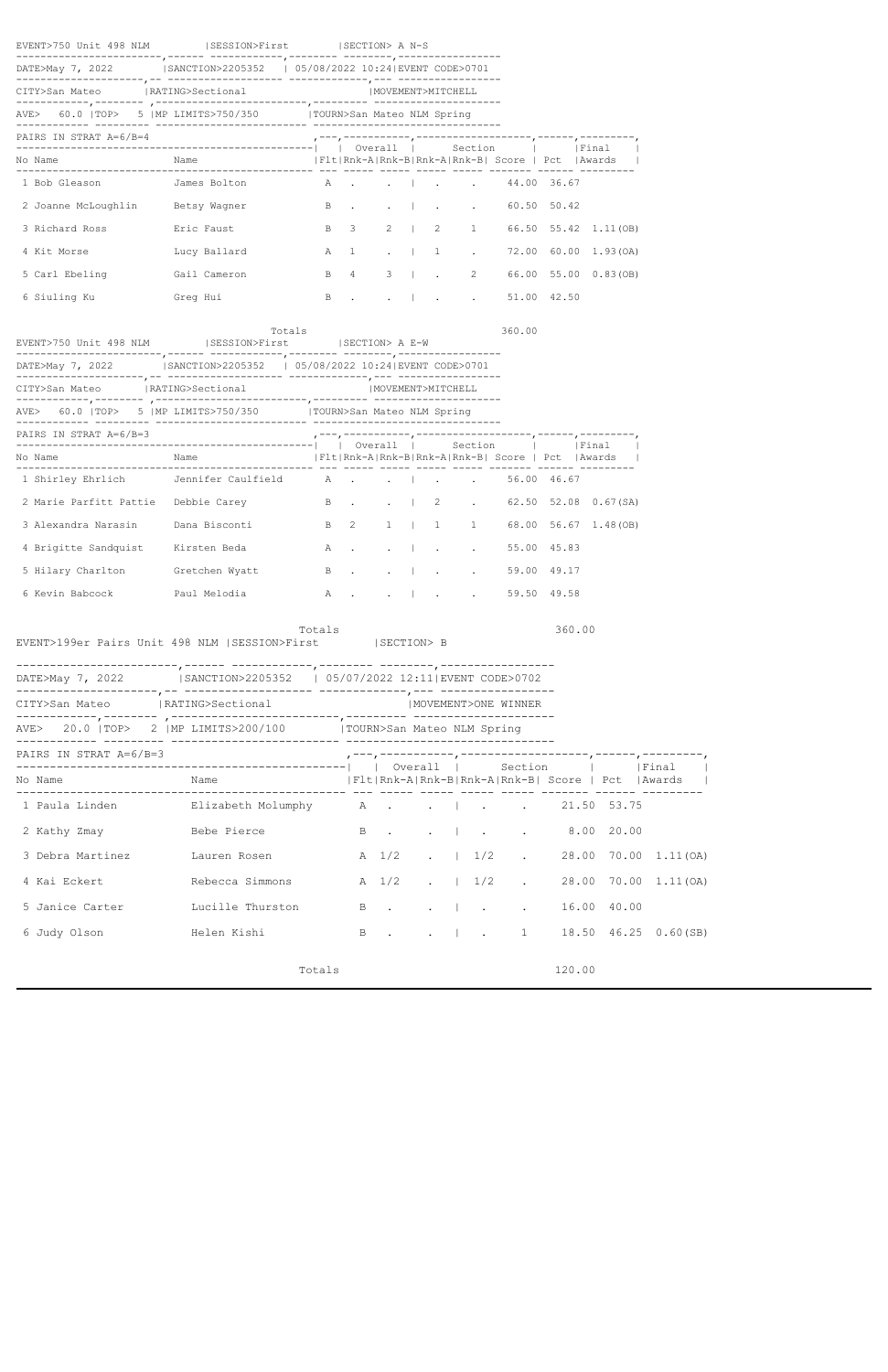

## EW 3♥; EW 2♠; E 2♦; NS 2♣; W 1♦; Par −140: EW 3♥=

### EW 6♠; EW 6♦; EW 2N; NS 1♥; NS 1♣; Par −980: EW 6 $\triangleq$ =

| Contract                                   |       | <b>Score</b> |       | <b>Matchpoints Pair</b> |                                               | Pair                    |
|--------------------------------------------|-------|--------------|-------|-------------------------|-----------------------------------------------|-------------------------|
|                                            | $N-S$ | E-W          | $N-S$ | $E-W$ N-S               |                                               | E-W                     |
| 1NTS <sub>1</sub>                          | 90    |              | 3.50  |                         | 1.50 A2-McLoughlin-Wagner A3-Narasin-Bisconti |                         |
| 1 NT S                                     | 90    |              | 3.50  |                         | 1.50 A3-Ross-Faust                            | A5-Charlton-Wyatt       |
| 1 NT S<br>$\overline{1}$                   | 90    |              | 3.50  |                         | 1.50 A4-Morse-Ballard                         | A2-Parfitt Pattie-Carey |
| 1NTS                                       | 90    |              | 3.50  |                         | 1.50 A5-Ebeling-Cameron                       | A4-Sandquist-Beda       |
| $4 \vee E - 1$                             | 50    |              | 1.00  |                         | 4.00 A6-Ku-Hui                                | A6-Babcock-Melodia      |
| E <sub>3</sub><br>$3$ $\blacktriangledown$ |       | 140          | 0.00  |                         | 5.00 A1-Gleason-Bolton                        | A1-Ehrlich-Caulfield    |
| 1NTS <sub>2</sub>                          | 120   |              | 2.00  |                         | 0.00 B3-Martinez-Rosen                        | B5-Carter-Thurston      |
| $E - 1$<br>$3 \vee$                        | 50    |              | 1.00  |                         | 1.00 B6-Olson-Kishi                           | B1-Linden-Molumphy      |
| E<br>-3<br>$2 \bullet$                     |       | 140          | 0.00  |                         | 2.00 B2-Zmay-Pierce                           | B4-Eckert-Simmons       |



|                   | Contract           |       | <b>Score</b> |       | <b>Matchpoints Pair</b> |                                               | Pair                      |
|-------------------|--------------------|-------|--------------|-------|-------------------------|-----------------------------------------------|---------------------------|
|                   |                    | $N-S$ | E-W          | $N-S$ | $E-W$ N-S               |                                               | E-W                       |
|                   | $4 \triangleq E$ 5 |       | 450          | 5.00  |                         | 0.00 A1-Gleason-Bolton                        | A1-Ehrlich-Caulfield      |
| $4\spadesuit$     | E <sub>6</sub>     |       | 480          | 2.00  |                         | 3.00 A2-McLoughlin-Wagner A3-Narasin-Bisconti |                           |
|                   | $4 \triangleq E6$  |       | 480          | 2.00  |                         | 3.00 A3-Ross-Faust                            | A5-Charlton-Wyatt         |
| $4 \spadesuit$    | E 6                |       | 480          | 2.00  |                         | 3.00 A4-Morse-Ballard                         | A2-Parfitt Pattie-Carey   |
|                   | $4 \triangleq E$ 6 |       | 480          | 2.00  |                         | 3.00 A5-Ebeling-Cameron                       | A4-Sandquist-Beda         |
| $4 \triangleleft$ | E <sub>6</sub>     |       | 480          | 2.00  |                         | 3.00 A6-Ku-Hui                                | A6-Babcock-Melodia        |
|                   | $3 \triangle$ E 5  |       | 200          | 2.00  |                         | 0.00 B3-Martinez-Rosen                        | <b>B5-Carter-Thurston</b> |
| $4\spadesuit$     | E <sub>6</sub>     |       | 480          | 0.50  |                         | 1.50 B2-Zmay-Pierce                           | B4-Eckert-Simmons         |
| $4 \spadesuit$    | E 6                |       | 480          | 0.50  |                         | 1.50 B6-Olson-Kishi                           | B1-Linden-Molumphy        |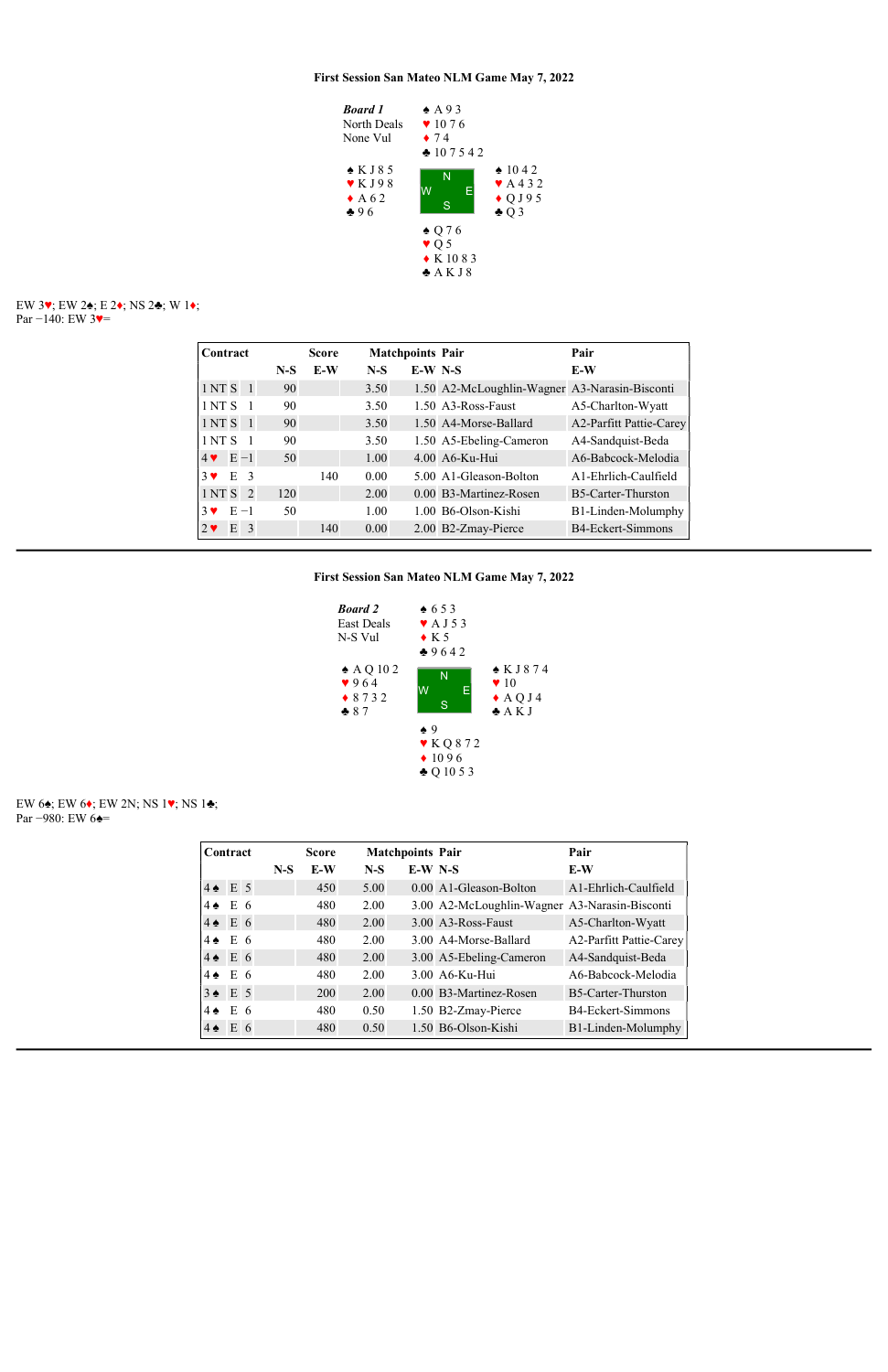

NS 4N; NS 4♠; NS 3♥; NS 3♣; NS 2♦; Par +430: NS 3N+1

| Contract       |                |       | <b>Score</b> | <b>Matchpoints Pair</b> |           |                                               | Pair                    |
|----------------|----------------|-------|--------------|-------------------------|-----------|-----------------------------------------------|-------------------------|
|                |                | $N-S$ | E-W          | $N-S$                   | $E-W$ N-S |                                               | E-W                     |
| 3 NT N 5       |                | 460   |              | 5.00                    |           | 0.00 A6-Ku-Hui                                | A6-Babcock-Melodia      |
| $4 \spadesuit$ | N <sub>4</sub> | 420   |              | 2.50                    |           | 2.50 A2-McLoughlin-Wagner A3-Narasin-Bisconti |                         |
| $4 \triangle$  | S <sub>4</sub> | 420   |              | 2.50                    |           | 2.50 A3-Ross-Faust                            | A5-Charlton-Wyatt       |
| $4\spadesuit$  | N <sub>4</sub> | 420   |              | 2.50                    |           | 2.50 A4-Morse-Ballard                         | A2-Parfitt Pattie-Carey |
| $4 \spadesuit$ | N 4            | 420   |              | 2.50                    |           | 2.50 A5-Ebeling-Cameron                       | A4-Sandquist-Beda       |
| 1 NT S 5       |                | 210   |              | 0.00                    |           | 5.00 A1-Gleason-Bolton                        | A1-Ehrlich-Caulfield    |
| 3 NT S 5       |                | 460   |              | 2.00                    |           | 0.00 B2-Zmay-Pierce                           | B4-Eckert-Simmons       |
| $4 \spadesuit$ | N <sub>4</sub> | 420   |              | 0.50                    |           | 1.50 B3-Martinez-Rosen                        | B5-Carter-Thurston      |
| $4 \spadesuit$ | N <sub>4</sub> | 420   |              | 0.50                    |           | 1.50 B6-Olson-Kishi                           | B1-Linden-Molumphy      |

## First Session San Mateo NLM Game May 7, 2022



#### EW 4N; EW 3♠; EW 4♦; EW 2♥; EW 2♣; Par −630: EW 3N+1

| Contract                |       | <b>Score</b> |       | <b>Matchpoints Pair</b> |                                               | Pair                           |
|-------------------------|-------|--------------|-------|-------------------------|-----------------------------------------------|--------------------------------|
|                         | $N-S$ | E-W          | $N-S$ | $E-W$ N-S               |                                               | $E-W$                          |
| $3NTW-1$                | 100   |              | 5.00  |                         | 0.00 A6-Ku-Hui                                | A6-Babcock-Melodia             |
| 3 NTW<br>3              |       | 600          | 4.00  |                         | 1.00 A1-Gleason-Bolton                        | A1-Ehrlich-Caulfield           |
| 3 NT W 4                |       | 630          | 1.50  |                         | 3.50 A2-McLoughlin-Wagner A3-Narasin-Bisconti |                                |
| $\overline{4}$<br>3 NTW |       | 630          | 1.50  |                         | 3.50 A3-Ross-Faust                            | A5-Charlton-Wyatt              |
| 3 NT W 4                |       | 630          | 1.50  |                         | 3.50 A4-Morse-Ballard                         | <b>A2-Parfitt Pattie-Carey</b> |
| 3 NTW<br>$\overline{4}$ |       | 630          | 1.50  |                         | 3.50 A5-Ebeling-Cameron                       | A4-Sandquist-Beda              |
| $3NTW-1$                | 100   |              | 2.00  |                         | 0.00 B3-Martinez-Rosen                        | B5-Carter-Thurston             |
| -3<br>3 NTW             |       | 600          | 1.00  |                         | 1.00 B6-Olson-Kishi                           | B1-Linden-Molumphy             |
| 3 NTW<br>- 5            |       | 660          | 0.00  |                         | 2.00 B2-Zmay-Pierce                           | <b>B4-Eckert-Simmons</b>       |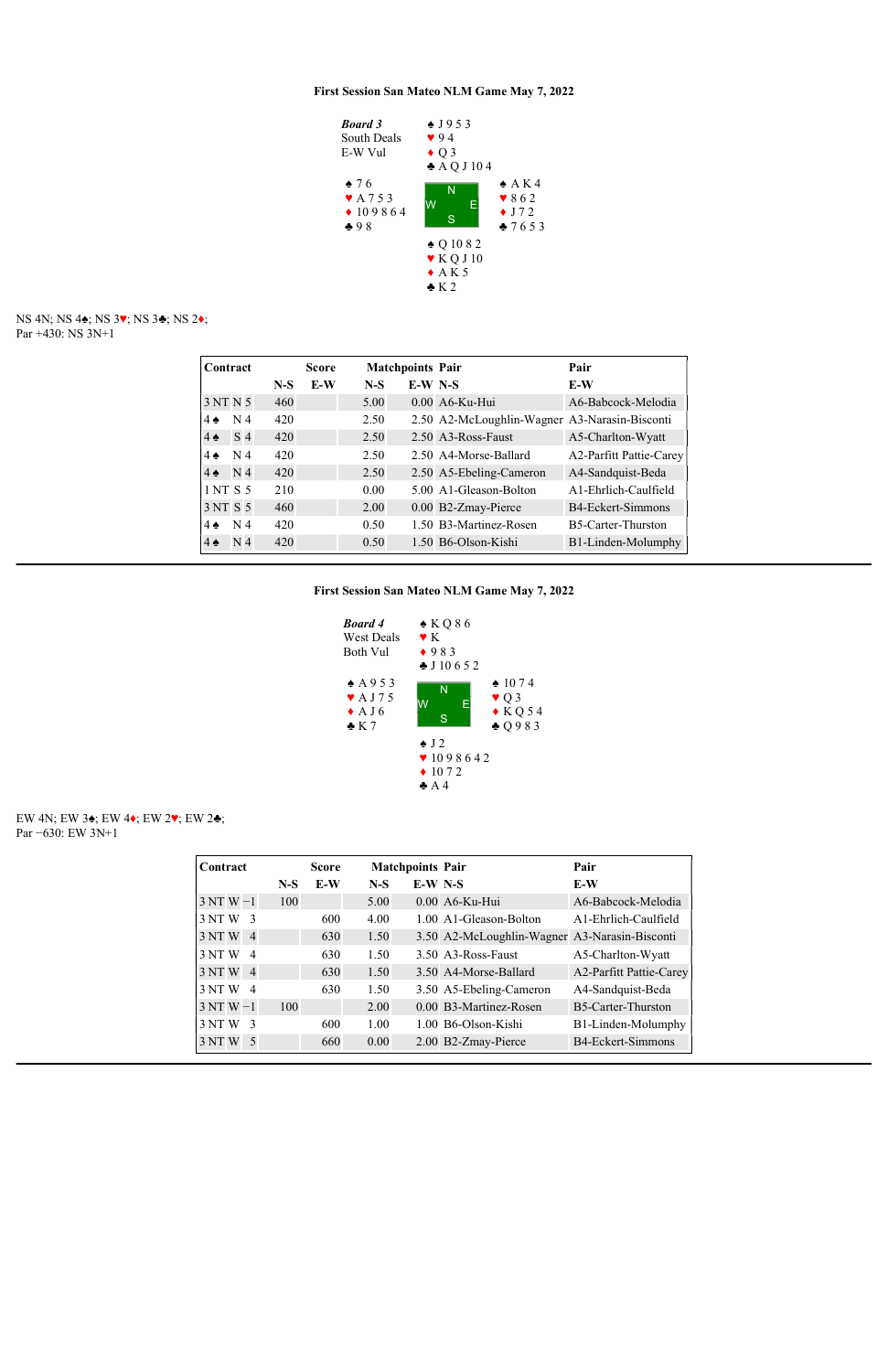## NS 2♥; NS 3♦; NS 1♠; EW 1♣; Par +110: NS  $2 \rightarrow +1$ ; NS  $2 \rightarrow$



### W 3N; EW 3♥; E 2N; EW 2♣; EW 1♠; EW 1♦; Par −600: W 3N=

| Contract    |                |                |       | <b>Score</b> |       | <b>Matchpoints Pair</b> |                                                   | Pair                 |
|-------------|----------------|----------------|-------|--------------|-------|-------------------------|---------------------------------------------------|----------------------|
|             |                |                | $N-S$ | E-W          | $N-S$ | $E-W$ N-S               |                                                   | E-W                  |
| $3 \bullet$ | N <sub>4</sub> |                | 130   |              | 5.00  |                         | 0.00 A4-Morse-Ballard                             | A1-Ehrlich-Caulfield |
| $3 - 5$     | $W - 2$        |                | 100   |              | 3.50  |                         | 1.50 A1-Gleason-Bolton                            | A6-Babcock-Melodia   |
| $3 \bullet$ | $W - 2$        |                | 100   |              | 3.50  |                         | 1.50 A5-Ebeling-Cameron                           | A3-Narasin-Bisconti  |
| 1NTN        |                |                | 90    |              | 2.00  |                         | 3.00 A3-Ross-Faust                                | A4-Sandquist-Beda    |
| $2 \bullet$ | W              | $\overline{2}$ |       | 90           | 1.00  |                         | 4.00 A6-Ku-Hui                                    | A5-Charlton-Wyatt    |
| $3NTN -4$   |                |                |       | 400          | 0.00  |                         | 5.00 A2-McLoughlin-Wagner A2-Parfitt Pattie-Carey |                      |
| $2 \bullet$ | N <sub>2</sub> |                | 90    |              | 1.50  |                         | 0.50 B3-Martinez-Rosen                            | B4-Eckert-Simmons    |
| $2 \bullet$ | N              | $\overline{2}$ | 90    |              | 1.50  |                         | 0.50 B6-Olson-Kishi                               | B2-Zmay-Pierce       |
| $2 \bullet$ | $N - 2$        |                |       | 200          | 0.00  |                         | 2.00 B5-Carter-Thurston                           | B1-Linden-Molumphy   |



| Contract                           |       | <b>Score</b> |       | <b>Matchpoints Pair</b> |                                                   | Pair                 |
|------------------------------------|-------|--------------|-------|-------------------------|---------------------------------------------------|----------------------|
|                                    | $N-S$ | E-W          | $N-S$ | $E-W$ N-S               |                                                   | E-W                  |
| $2NTE-1$                           | 100   |              | 5.00  |                         | 0.00 A4-Morse-Ballard                             | A1-Ehrlich-Caulfield |
| 1 <sub>NT</sub> E                  |       | 90           | 4.00  |                         | 1.00 A2-McLoughlin-Wagner A2-Parfitt Pattie-Carey |                      |
| 1NTE<br>$\overline{2}$             |       | 120          | 2.00  |                         | 3.00 A3-Ross-Faust                                | A4-Sandquist-Beda    |
| 2NTE<br>$\overline{2}$             |       | 120          | 2.00  |                         | 3.00 A5-Ebeling-Cameron                           | A3-Narasin-Bisconti  |
| $2NTE$ 2                           |       | 120          | 2.00  |                         | 3.00 A6-Ku-Hui                                    | A5-Charlton-Wyatt    |
| 2NTE<br>-3                         |       | 150          | 0.00  |                         | 5.00 A1-Gleason-Bolton                            | A6-Babcock-Melodia   |
| $E - 1$<br>$2 \bullet$             | 100   |              | 2.00  |                         | $0.00$ B <sub>6</sub> -Olson-Kishi                | B2-Zmay-Pierce       |
| E<br>$\overline{2}$<br>$2 \bullet$ |       | 90           | 1.00  |                         | 1.00 B5-Carter-Thurston                           | B1-Linden-Molumphy   |
| 2NTE<br>3                          |       | 150          | 0.00  |                         | 2.00 B3-Martinez-Rosen                            | B4-Eckert-Simmons    |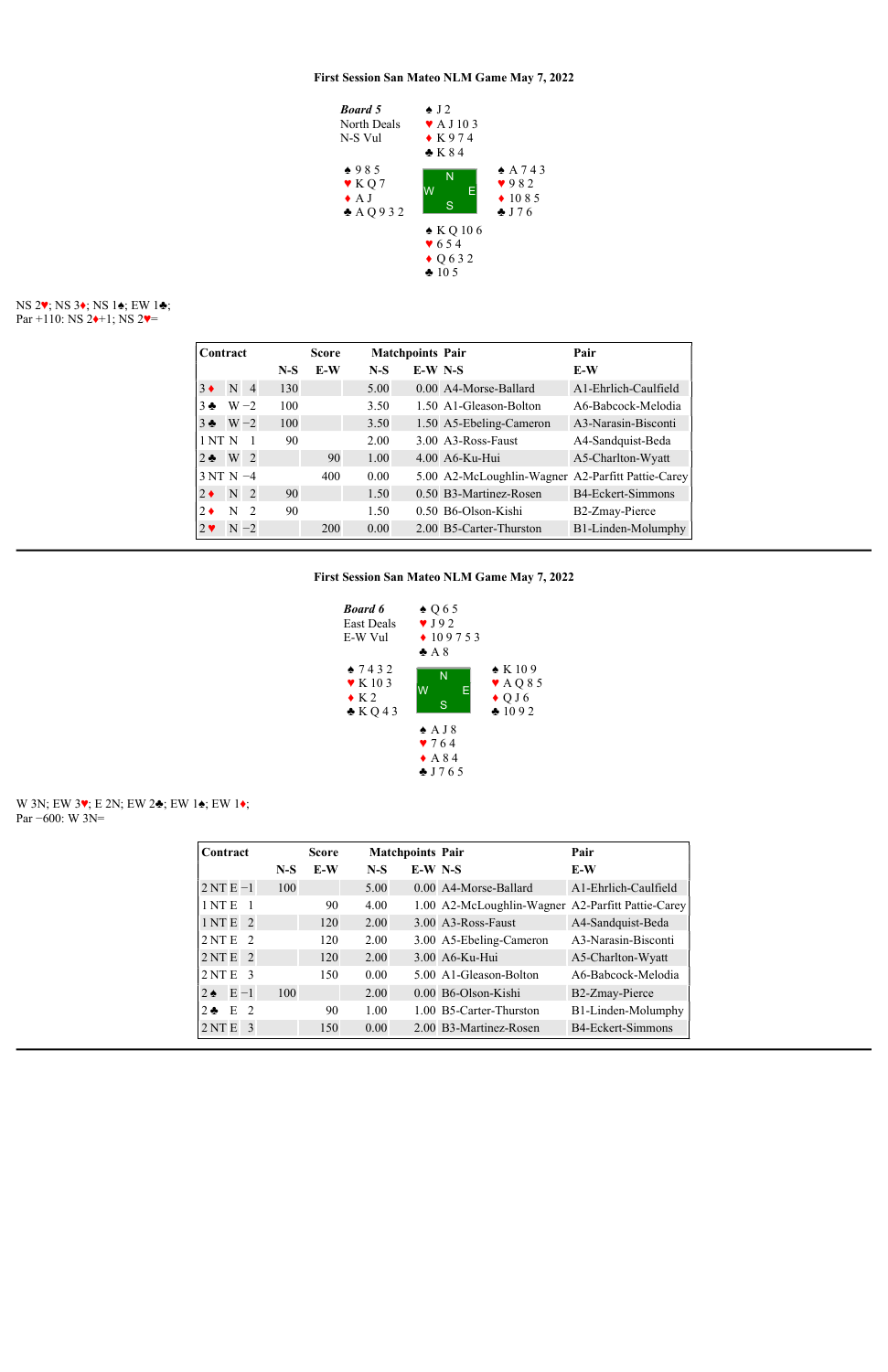

### EW 4N; EW 3♠; NS 3♥; EW 3♦; Par −500: NS 5♥×−2

| Contract               |         |                |       | <b>Score</b> | <b>Matchpoints Pair</b> |           |                                                   | Pair                 |
|------------------------|---------|----------------|-------|--------------|-------------------------|-----------|---------------------------------------------------|----------------------|
|                        |         |                | $N-S$ | E-W          | $N-S$                   | $E-W$ N-S |                                                   | E-W                  |
| $2 \blacktriangledown$ |         | $S \quad 3$    | 140   |              | 4.50                    |           | 0.50 A4-Morse-Ballard                             | A1-Ehrlich-Caulfield |
| $3 \vee$               | S       | 3              | 140   |              | 4.50                    |           | 0.50 A5-Ebeling-Cameron                           | A3-Narasin-Bisconti  |
| $3 \vee$               |         | $S - 1$        |       | 100          | 3.00                    |           | 2.00 A3-Ross-Faust                                | A4-Sandquist-Beda    |
| $3 \bullet$            | W       | $\overline{3}$ |       | 110          | 2.00                    |           | 3.00 A6-Ku-Hui                                    | A5-Charlton-Wyatt    |
| $3 \bullet$            | $W_4$   |                |       | 130          | 1.00                    |           | 4.00 A2-McLoughlin-Wagner A2-Parfitt Pattie-Carey |                      |
| 3NTE                   |         | $\overline{4}$ |       | 630          | 0.00                    |           | 5.00 A1-Gleason-Bolton                            | A6-Babcock-Melodia   |
| $4\bullet$             | $E -1$  |                | 100   |              | 1.50                    |           | 0.50 B3-Martinez-Rosen                            | B4-Eckert-Simmons    |
| $4\bullet$             | $W - 1$ |                | 100   |              | 1.50                    |           | 0.50 B6-Olson-Kishi                               | B2-Zmay-Pierce       |
| $2 \bullet$            | $W_4$   |                |       | 130          | 0.00                    |           | 2.00 B5-Carter-Thurston                           | B1-Linden-Molumphy   |

First Session San Mateo NLM Game May 7, 2022



S 5♥; N 4♥; NS 5♣; EW 3♠; S 4♦; N 3♦; NS 1N; Par +300: EW 5♠×−2

| Contract                                       |     |       | <b>Score</b> | <b>Matchpoints Pair</b> |           |                                                   | Pair                 |
|------------------------------------------------|-----|-------|--------------|-------------------------|-----------|---------------------------------------------------|----------------------|
|                                                |     | $N-S$ | E-W          | $N-S$                   | $E-W$ N-S |                                                   | E-W                  |
| $5 \triangle S$                                | - 6 | 420   |              | 5.00                    |           | 0.00 A4-Morse-Ballard                             | A1-Ehrlich-Caulfield |
| $5 \triangleq S$                               | - 5 | 400   |              | 4.00                    |           | 1.00 A3-Ross-Faust                                | A4-Sandquist-Beda    |
| $5 \triangle \times W - 2$                     |     | 300   |              | 2.50                    |           | 2.50 A1-Gleason-Bolton                            | A6-Babcock-Melodia   |
| $5 \triangle \times W - 2$                     |     | 300   |              | 2.50                    |           | 2.50 A6-Ku-Hui                                    | A5-Charlton-Wyatt    |
| $4 \cdot S$ 5 5                                |     | 150   |              | 1.00                    |           | 4.00 A2-McLoughlin-Wagner A2-Parfitt Pattie-Carey |                      |
| $4 \triangle \times W$ 4                       |     |       | 590          | 0.00                    |           | 5.00 A5-Ebeling-Cameron                           | A3-Narasin-Bisconti  |
| $5 \leftrightarrow W - 2$                      |     | 300   |              | 2.00                    |           | 0.00 B6-Olson-Kishi                               | B2-Zmay-Pierce       |
| $\mathbf{A}$ and $\mathbf{A}$ and $\mathbf{A}$ |     |       |              | $\sim$ $\sim$ $\sim$    |           |                                                   | <b>PIPI</b> 2        |

| $4 \cdot W - 1$   |         | $1.00 -$ | 1.00 B3-Martinez-Rosen  | B4-Eckert-Simmons  |
|-------------------|---------|----------|-------------------------|--------------------|
| $5 \bullet N - 1$ | 50 0.00 |          | 2.00 B5-Carter-Thurston | B1-Linden-Molumphy |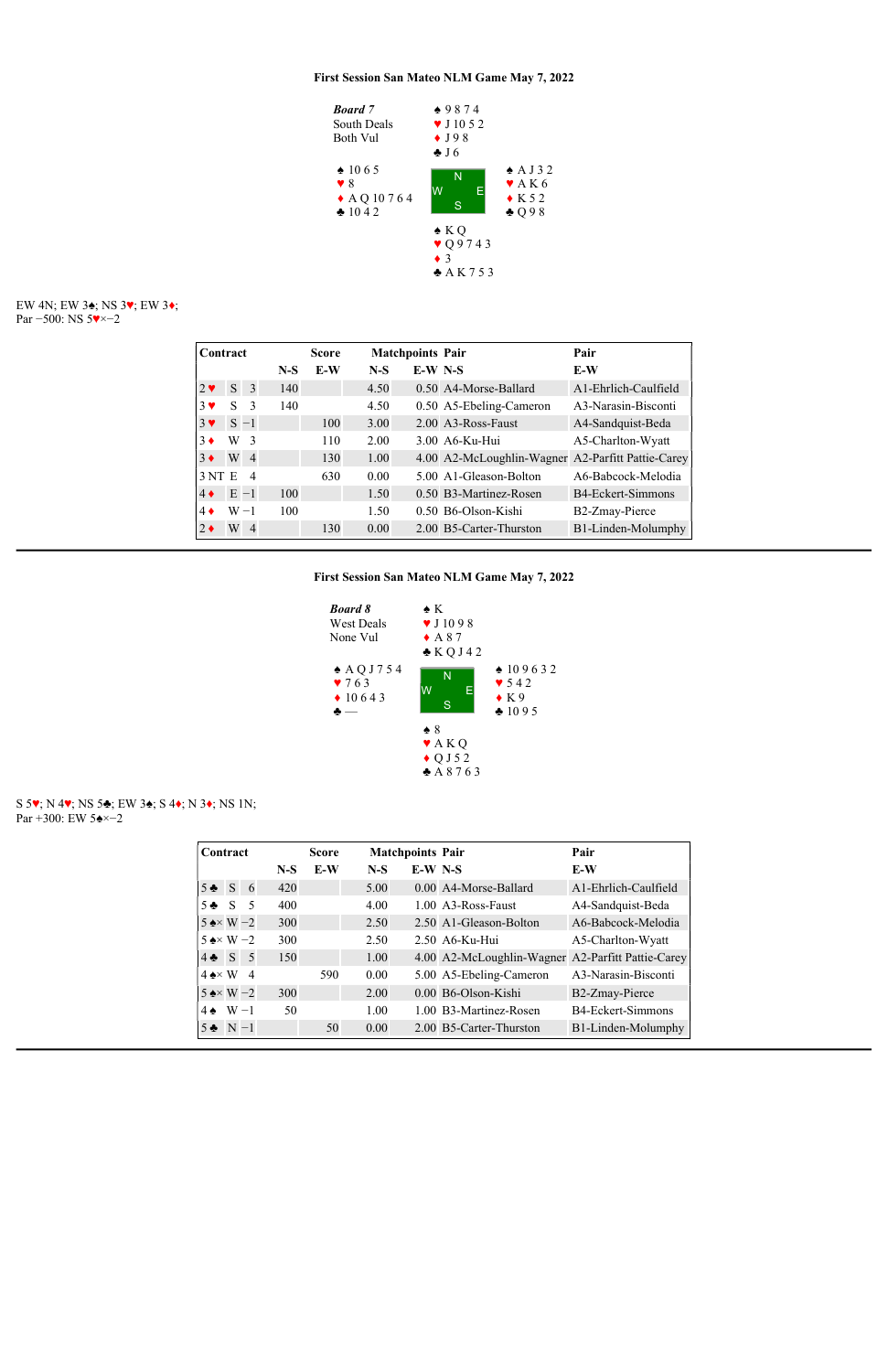

## EW 5♠; EW 4N; EW 4♣; E 2♥; W 1♥; NS 1♦; Par −650: EW 4♠+1

| Contract          |     |       | <b>Score</b> |       | <b>Matchpoints Pair</b> |                                                | Pair                      |
|-------------------|-----|-------|--------------|-------|-------------------------|------------------------------------------------|---------------------------|
|                   |     | $N-S$ | E-W          | $N-S$ | $E-W$ N-S               |                                                | E-W                       |
| 2NTE4             |     |       | 180          | 5.00  |                         | 0.00 A3-Ross-Faust                             | A3-Narasin-Bisconti       |
| $2 \triangleleft$ | W 5 |       | 200          | 4.00  |                         | 1.00 A5-Ebeling-Cameron                        | A2-Parfitt Pattie-Carey   |
| $3 \triangleleft$ | W 6 |       | 230          | 3.00  |                         | 2.00 A2-McLoughlin-Wagner A1-Ehrlich-Caulfield |                           |
| $4\spadesuit$     | W 5 |       | 650          | 2.00  |                         | 3.00 A4-Morse-Ballard                          | A6-Babcock-Melodia        |
| $4\spadesuit$     | W 6 |       | 680          | 1.00  |                         | $4.00$ A6-Ku-Hui                               | A4-Sandquist-Beda         |
| $4\spadesuit$     | W 7 |       | 710          | 0.00  |                         | 5.00 A1-Gleason-Bolton                         | A5-Charlton-Wyatt         |
| $2 \triangleleft$ | W 3 |       | 140          | 2.00  |                         | 0.00 B4-Eckert-Simmons                         | <b>B5-Carter-Thurston</b> |
| $2 \triangleleft$ | W 4 |       | 170          | 1.00  |                         | 1.00 B1-Linden-Molumphy                        | B2-Zmay-Pierce            |
| 3 NT E 5          |     |       | 660          | 0.00  |                         | 2.00 B6-Olson-Kishi                            | B3-Martinez-Rosen         |

# First Session San Mateo NLM Game May 7, 2022



### EW 3♥; EW 2N; EW 2♦; EW 1♠; NS 1♣; Par −140: EW 1♥+2

| Contract                 |   |                |       | <b>Score</b> |       | <b>Matchpoints Pair</b> |                                                | Pair                    |
|--------------------------|---|----------------|-------|--------------|-------|-------------------------|------------------------------------------------|-------------------------|
|                          |   |                | $N-S$ | E-W          | $N-S$ | $E-W$ N-S               |                                                | E-W                     |
| $3NTW-1$                 |   |                | 100   |              | 4.50  |                         | 0.50 A2-McLoughlin-Wagner A1-Ehrlich-Caulfield |                         |
| $3NT E -1$               |   |                | 100   |              | 4.50  |                         | 0.50 A4-Morse-Ballard                          | A6-Babcock-Melodia      |
| $2 \blacktriangledown$   |   | E <sub>3</sub> |       | 140          | 1.50  |                         | 3.50 A1-Gleason-Bolton                         | A5-Charlton-Wyatt       |
| $2 \bullet$              | E | $\overline{3}$ |       | 140          | 1.50  |                         | 3.50 A3-Ross-Faust                             | A3-Narasin-Bisconti     |
| $3 \vee$                 | E | $\overline{3}$ |       | 140          | 1.50  |                         | 3.50 A5-Ebeling-Cameron                        | A2-Parfitt Pattie-Carey |
| $3 \vee$                 | E | $\overline{3}$ |       | 140          | 1.50  |                         | 3.50 A6-Ku-Hui                                 | A4-Sandquist-Beda       |
| $4$ $\blacktriangledown$ |   | $E -2$         | 200   |              | 2.00  |                         | 0.00 B4-Eckert-Simmons                         | B5-Carter-Thurston      |
| $2 \bullet$              | E | $\overline{3}$ |       | 140          | 0.50  |                         | 1.50 B1-Linden-Molumphy                        | B2-Zmay-Pierce          |
| $3 \vee$                 | E | -3             |       | 140          | 0.50  |                         | 1.50 B6-Olson-Kishi                            | B3-Martinez-Rosen       |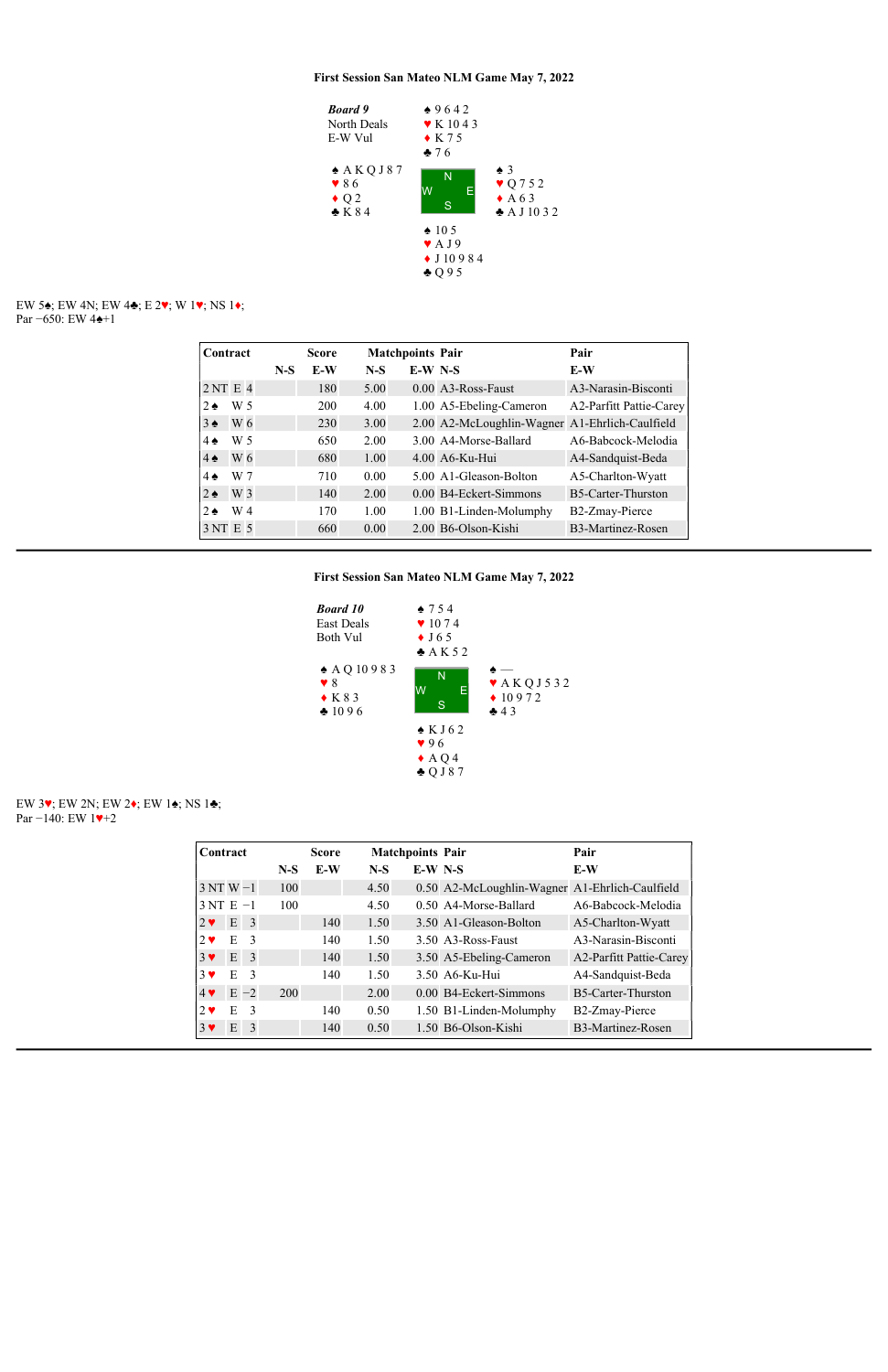### NS 5♣; W 3♠; NS 2N; E 2♠; NS 2♥; W 3♦; E 2♦; Par +300: W 5◆×−2; W 5◆×−2



### EW 4♥; EW 5♣; EW 2N; EW 3♦; NS 1♠; Par –420: EW 4♥=

|                 | Contract              |                |       | <b>Score</b> |       | <b>Matchpoints Pair</b> |                                                | Pair                           |
|-----------------|-----------------------|----------------|-------|--------------|-------|-------------------------|------------------------------------------------|--------------------------------|
|                 |                       |                | $N-S$ | E-W          | $N-S$ | $E-W$ N-S               |                                                | E-W                            |
|                 | $4 \triangle W - 1$   |                | 50    |              | 5.00  |                         | 0.00 A5-Ebeling-Cameron                        | <b>A2-Parfitt Pattie-Carey</b> |
|                 | $5 \div N - 2$        |                |       | 100          | 4.00  |                         | $1.00\text{ A}3-R$ oss-Faust                   | A3-Narasin-Bisconti            |
|                 | $2 \triangle E$       | $\overline{2}$ |       | 110          | 3.00  |                         | 2.00 A1-Gleason-Bolton                         | A5-Charlton-Wyatt              |
| $2 \triangle F$ |                       | -3             |       | 140          | 1.00  |                         | 4.00 A2-McLoughlin-Wagner A1-Ehrlich-Caulfield |                                |
|                 | $2 \triangleleft E$ 3 |                |       | 140          | 1.00  |                         | 4.00 A4-Morse-Ballard                          | A6-Babcock-Melodia             |
|                 | $3 \triangle W$       | -3             |       | 140          | 1.00  |                         | $4.00$ A6-Ku-Hui                               | A4-Sandquist-Beda              |
|                 | $3 \cdot N$           | $\overline{4}$ | 130   |              | 2.00  |                         | 0.00 B6-Olson-Kishi                            | B3-Martinez-Rosen              |
|                 | $3 \bullet N - 1$     |                |       | 50           | 1.00  |                         | 1.00 B1-Linden-Molumphy                        | B2-Zmay-Pierce                 |
|                 | $2 \bullet S - 4$     |                |       | 200          | 0.00  |                         | 2.00 B4-Eckert-Simmons                         | B5-Carter-Thurston             |



| Contract                   |        |                |       | <b>Score</b> |       | <b>Matchpoints Pair</b> |                                                | Pair                    |
|----------------------------|--------|----------------|-------|--------------|-------|-------------------------|------------------------------------------------|-------------------------|
|                            |        |                | $N-S$ | E-W          | $N-S$ | $E-W$ N-S               |                                                | E-W                     |
| $3NTW-3$                   |        |                | 150   |              | 5.00  |                         | 0.00 A1-Gleason-Bolton                         | A5-Charlton-Wyatt       |
| $2NTW - 2$                 |        |                | 100   |              | 3.00  |                         | 2.00 A3-Ross-Faust                             | A3-Narasin-Bisconti     |
| $3NTW - 2$                 |        |                | 100   |              | 3.00  |                         | 2.00 A5-Ebeling-Cameron                        | A2-Parfitt Pattie-Carey |
| $3NTW - 2$                 |        |                | 100   |              | 3.00  |                         | $2.00$ A6-Ku-Hui                               | A4-Sandquist-Beda       |
| $3NTW-1$                   |        |                | 50    |              | 1.00  |                         | 4.00 A2-McLoughlin-Wagner A1-Ehrlich-Caulfield |                         |
| $3 \bullet$                | E.     | $\overline{4}$ |       | 130          | 0.00  |                         | 5.00 A4-Morse-Ballard                          | A6-Babcock-Melodia      |
| $2 \triangleleft$          | S.     | $\overline{2}$ | 110   |              | 2.00  |                         | 0.00 B1-Linden-Molumphy                        | B2-Zmay-Pierce          |
| $2 \triangleleft$          | $S -1$ |                |       | 100          | 1.00  |                         | 1.00 B4-Eckert-Simmons                         | B5-Carter-Thurston      |
| $2 \triangle \times S - 1$ |        |                |       | 200          | 0.00  |                         | 2.00 B6-Olson-Kishi                            | B3-Martinez-Rosen       |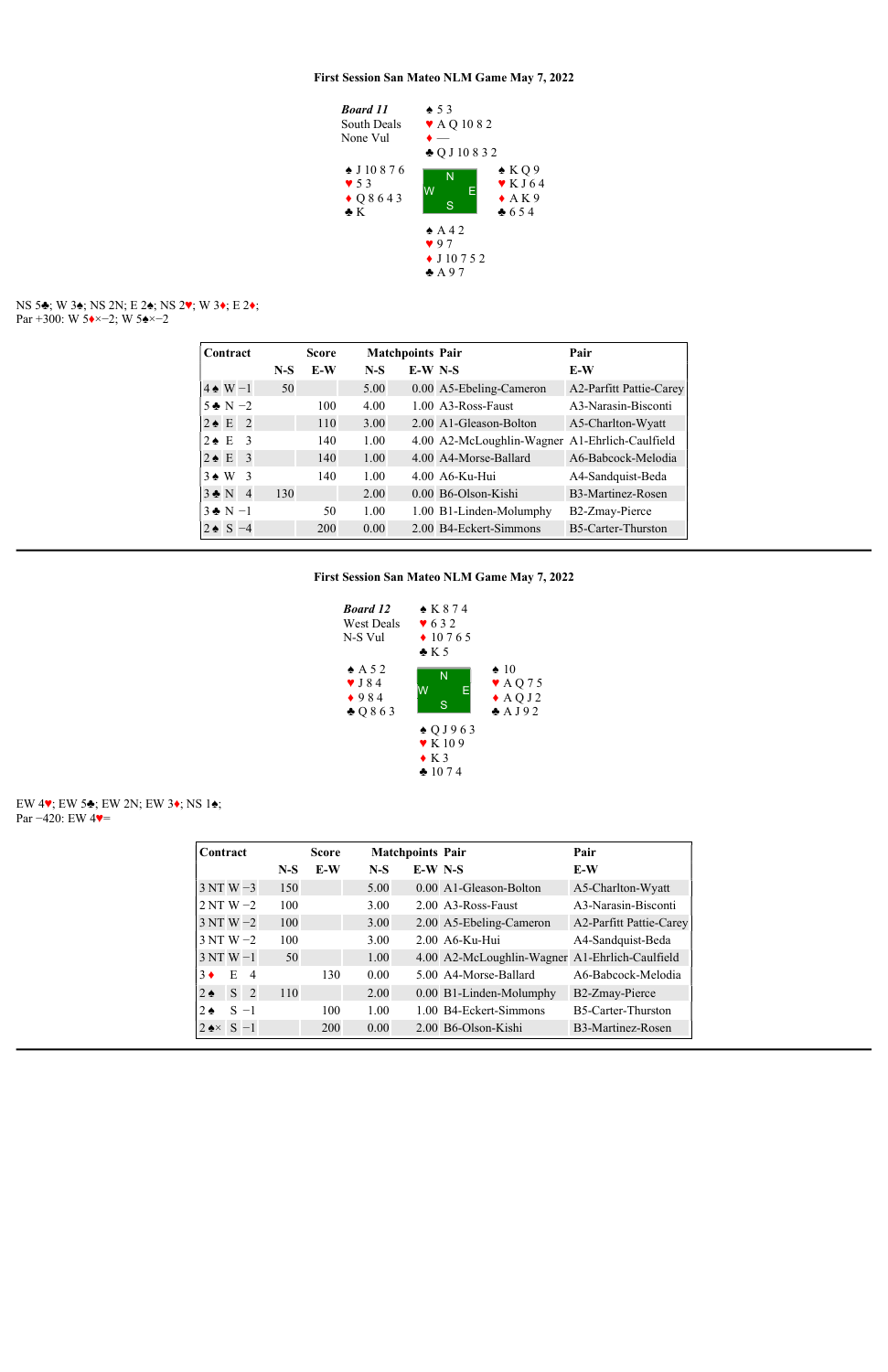EW 1N; E 2♣; NS 1♠; EW 1♥; EW 1♦; W 1♣; Par −90: EW 1N=; E 2 $\triangleleft$ =



| Contract    |         |                |       | <b>Score</b> |       | <b>Matchpoints Pair</b> |                                              | Pair                    |
|-------------|---------|----------------|-------|--------------|-------|-------------------------|----------------------------------------------|-------------------------|
|             |         |                | $N-S$ | E-W          | $N-S$ | $E-W$ N-S               |                                              | E-W                     |
| 1NT S       |         | $\blacksquare$ | 90    |              | 5.00  |                         | 0.00 A4-Morse-Ballard                        | A5-Charlton-Wyatt       |
| $1 \bullet$ | $N - 1$ |                |       | 100          | 2.50  |                         | 2.50 A1-Gleason-Bolton                       | A4-Sandquist-Beda       |
| $1NTS -1$   |         |                |       | 100          | 2.50  |                         | 2.50 A2-McLoughlin-Wagner A6-Babcock-Melodia |                         |
| $2 \bullet$ | $S -1$  |                |       | 100          | 2.50  |                         | 2.50 A3-Ross-Faust                           | A2-Parfitt Pattie-Carey |
| $1NTN-1$    |         |                |       | 100          | 2.50  |                         | $2.50$ A6-Ku-Hui                             | A3-Narasin-Bisconti     |
| $3 \bullet$ | $N-2$   |                |       | 200          | 0.00  |                         | 5.00 A5-Ebeling-Cameron                      | A 1-Ehrlich-Caulfield   |
| 1 NT N      |         | <sup>2</sup>   | 120   |              | 2.00  |                         | 0.00 B5-Carter-Thurston                      | B2-Zmay-Pierce          |
| $1 \bullet$ | N       | $\overline{2}$ | 110   |              | 1.00  |                         | 1.00 B1-Linden-Molumphy                      | B3-Martinez-Rosen       |
| $3 - 5$     | W       | -3             |       | 110          | 0.00  |                         | 2.00 B6-Olson-Kishi                          | B4-Eckert-Simmons       |

First Session San Mateo NLM Game May 7, 2022



### NS 3♥; EW 2♠; NS 1N; NS 2♦; EW 1♣; Par +100: EW 3♠×−1

| Contract              |                 |       | <b>Score</b> |       | <b>Matchpoints Pair</b> |                                              | Pair                    |
|-----------------------|-----------------|-------|--------------|-------|-------------------------|----------------------------------------------|-------------------------|
|                       |                 | $N-S$ | E-W          | $N-S$ | $E-W$ N-S               |                                              | E-W                     |
| $2 \triangleleft E$ 3 |                 | 140   |              | 5.00  |                         | 0.00 A5-Ebeling-Cameron                      | A1-Ehrlich-Caulfield    |
| $3 \triangle W - 1$   |                 | 50    |              | 3.50  |                         | 1.50 A2-McLoughlin-Wagner A6-Babcock-Melodia |                         |
| $4 \triangleq E - 1$  |                 | 50    |              | 3.50  |                         | 1.50 A3-Ross-Faust                           | A2-Parfitt Pattie-Carey |
| $2 \triangle E$       | $\overline{4}$  |       | 170          | 1.50  |                         | 3.50 A1-Gleason-Bolton                       | A4-Sandquist-Beda       |
| $3 \triangle E$       | $\overline{4}$  |       | 170          | 1.50  |                         | 3.50 A4-Morse-Ballard                        | A5-Charlton-Wyatt       |
| $2 \triangle E$       | $5\overline{)}$ |       | 200          | 0.00  |                         | 5.00 A6-Ku-Hui                               | A3-Narasin-Bisconti     |
| $2 \vee S$            | $\overline{2}$  | 110   |              | 2.00  |                         | $0.00$ B5-Carter-Thurston                    | B2-Zmay-Pierce          |
| $2 \triangle E$       | - 3             |       | 140          | 1.00  |                         | 1.00 B1-Linden-Molumphy                      | B3-Martinez-Rosen       |
| $2 \triangle E$       | $\overline{4}$  |       | 170          | 0.00  |                         | 2.00 B6-Olson-Kishi                          | B4-Eckert-Simmons       |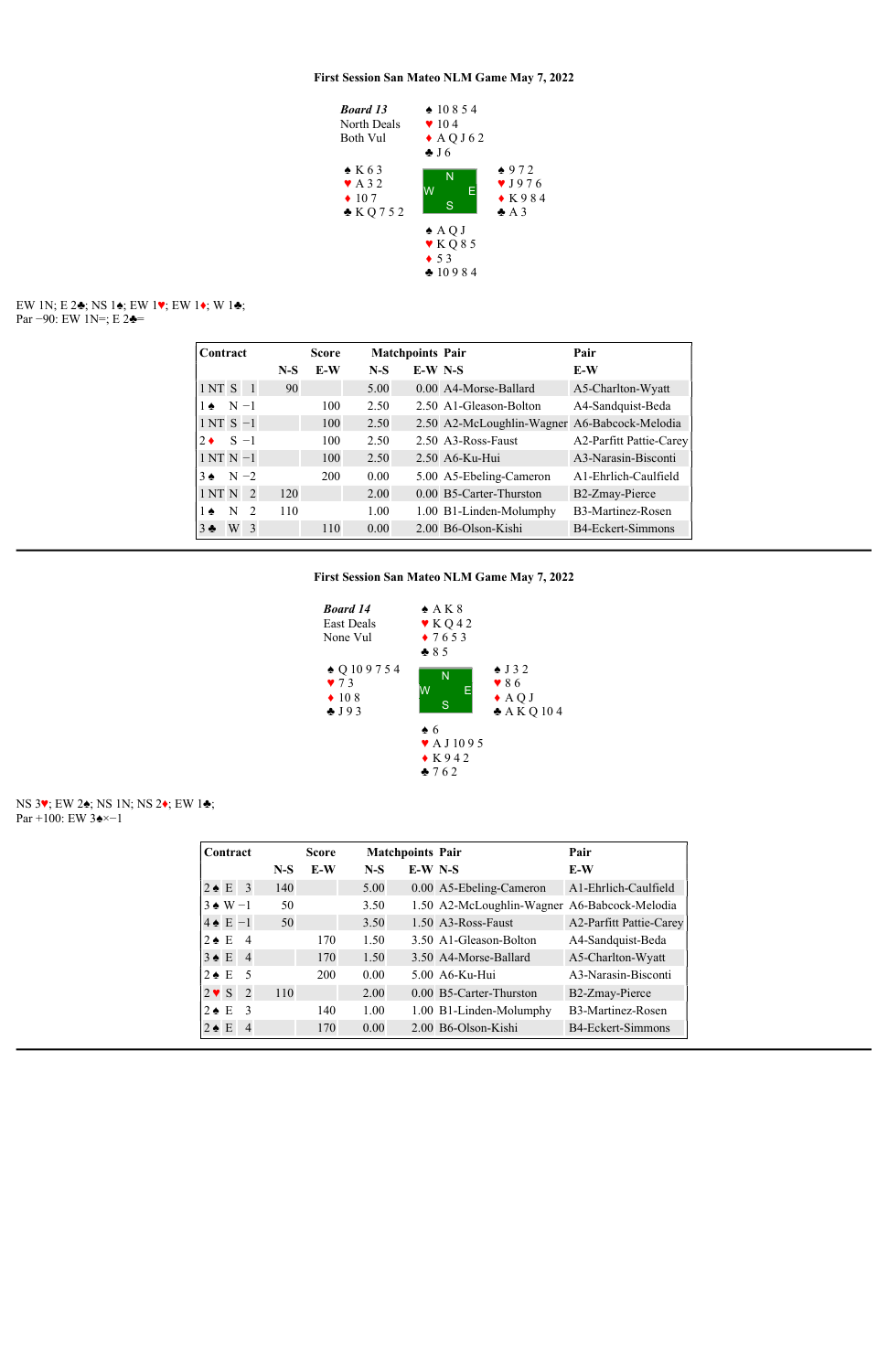

NS 3♥; EW 2♠; NS 3♦; NS 1N; EW 2♣; Par +100: EW 3♠×−1

|                       | Contract |   |       | <b>Score</b> | <b>Matchpoints Pair</b> |           |                                              | Pair                           |
|-----------------------|----------|---|-------|--------------|-------------------------|-----------|----------------------------------------------|--------------------------------|
|                       |          |   | $N-S$ | E-W          | $N-S$                   | $E-W$ N-S |                                              | E-W                            |
| $3 \triangleq E$ 4    |          |   | 170   |              | 5.00                    |           | 0.00 A5-Ebeling-Cameron                      | A1-Ehrlich-Caulfield           |
| $4 \triangleq E - 2$  |          |   | 100   |              | 4.00                    |           | 1.00 A4-Morse-Ballard                        | A5-Charlton-Wyatt              |
| $3 \triangleq E-1$    |          |   | 50    |              | 3.00                    |           | 2.00 A2-McLoughlin-Wagner A6-Babcock-Melodia |                                |
| Pass                  |          |   | Pass  |              | 2.00                    |           | 3.00 A6-Ku-Hui                               | A3-Narasin-Bisconti            |
| $4 \cdot N - 1$       |          |   |       | 100          | 1.00                    |           | 4.00 A1-Gleason-Bolton                       | A4-Sandquist-Beda              |
| $2 \triangleleft E 4$ |          |   |       | 170          | 0.00                    |           | $5.00\text{ A}3-R$ oss-Faust                 | <b>A2-Parfitt Pattie-Carey</b> |
| $3 \triangleq E-1$    |          |   | 50    |              | 2.00                    |           | 0.00 B5-Carter-Thurston                      | B2-Zmay-Pierce                 |
| $4 \cdot N - 1$       |          |   |       | 100          | 1.00                    |           | 1.00 B6-Olson-Kishi                          | B4-Eckert-Simmons              |
| $2 \triangle$         | E        | 2 |       | 110          | 0.00                    |           | 2.00 B1-Linden-Molumphy                      | B3-Martinez-Rosen              |

First Session San Mateo NLM Game May 7, 2022



EW 3♦; NS 3♣; NS 1N; EW 1♠; EW 1♥; Par −100: NS 4♣×−1

| Contract      |         |                |       | <b>Score</b> |       | <b>Matchpoints Pair</b> |                                              | Pair                     |
|---------------|---------|----------------|-------|--------------|-------|-------------------------|----------------------------------------------|--------------------------|
|               |         |                | $N-S$ | $E-W$        | $N-S$ | $E-W$ N-S               |                                              | E-W                      |
| 1 NT S        |         | $\overline{3}$ | 150   |              | 5.00  |                         | 0.00 A3-Ross-Faust                           | A2-Parfitt Pattie-Carey  |
| $3 -$         | N       | -3             | 110   |              | 4.00  |                         | 1.00 A1-Gleason-Bolton                       | A4-Sandquist-Beda        |
| $3 \bullet$   |         | $E -1$         | 100   |              | 2.50  |                         | 2.50 A2-McLoughlin-Wagner A6-Babcock-Melodia |                          |
| $2 \bullet$   | $E -1$  |                | 100   |              | 2.50  |                         | $2.50$ A6-Ku-Hui                             | A3-Narasin-Bisconti      |
| $3 -$         | $N-1$   |                |       | 50           | 0.50  |                         | 4.50 A4-Morse-Ballard                        | A5-Charlton-Wyatt        |
| $4 \clubsuit$ |         | $S -1$         |       | 50           | 0.50  |                         | 4.50 A5-Ebeling-Cameron                      | A1-Ehrlich-Caulfield     |
| $3 \bullet$   | $N-1$   |                |       | 50           | 1.50  |                         | 0.50 B1-Linden-Molumphy                      | B3-Martinez-Rosen        |
| $1 \bullet$   | $N - 1$ |                |       | 50           | 1.50  |                         | 0.50 B5-Carter-Thurston                      | B2-Zmay-Pierce           |
| $3 \vee$      | W       | -3             |       | 140          | 0.00  |                         | 2.00 B6-Olson-Kishi                          | <b>B4-Eckert-Simmons</b> |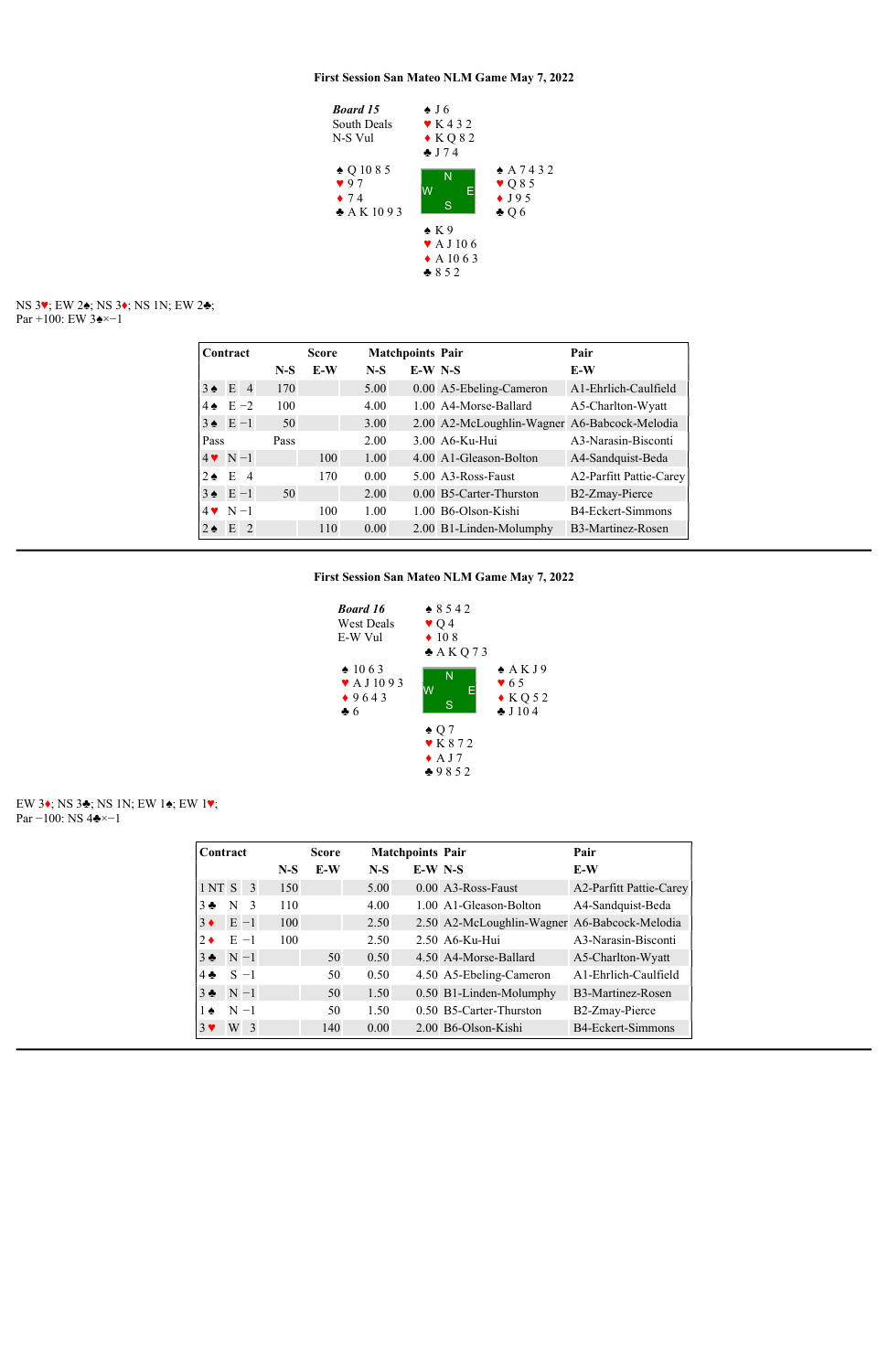

#### EW 4N; EW 4♥; EW 4♣; EW 3♦; EW 1♠; Par −430: EW 3N+1

## NS 3♠; NS 3♥; NS 2N; NS 3♣; NS 2♦; Par +140: NS  $1\blacktriangleright 2$ ; NS  $1\blacktriangle +2$

|                   | Contract                 |       | <b>Score</b> |       | <b>Matchpoints Pair</b> |                                             | Pair                           |
|-------------------|--------------------------|-------|--------------|-------|-------------------------|---------------------------------------------|--------------------------------|
|                   |                          | $N-S$ | $E-W$        | $N-S$ | $E-W$ N-S               |                                             | E-W                            |
| $4 \vee W - 1$    |                          | 50    |              | 4.50  |                         | 0.50 A3-Ross-Faust                          | A1-Ehrlich-Caulfield           |
| $3NT E -1$        |                          | 50    |              | 4.50  |                         | 0.50 A4-Morse-Ballard                       | A4-Sandquist-Beda              |
| $2 \triangleleft$ | $S -2$                   |       | 100          | 3.00  |                         | 2.00 A6-Ku-Hui                              | <b>A2-Parfitt Pattie-Carey</b> |
| W<br>$2 \bullet$  | $\overline{4}$           |       | 170          | 1.50  |                         | 3.50 A1-Gleason-Bolton                      | A3-Narasin-Bisconti            |
| W<br>$3 \vee$     | $\overline{4}$           |       | 170          | 1.50  |                         | 3.50 A2-McLoughlin-Wagner A5-Charlton-Wyatt |                                |
| 3NTE              | $\mathcal{R}$            |       | 400          | 0.00  |                         | 5.00 A5-Ebeling-Cameron                     | A6-Babcock-Melodia             |
| W<br>$3 \vee$     | $\overline{4}$           |       | 170          | 2.00  |                         | $0.00$ B <sub>6</sub> -Olson-Kishi          | B5-Carter-Thurston             |
| W<br>$3 \vee$     | $\overline{\mathcal{L}}$ |       | <b>200</b>   | 1.00  |                         | 1.00 B4-Eckert-Simmons                      | B1-Linden-Molumphy             |
| 3 NT W            | $\overline{4}$           |       | 430          | 0.00  |                         | 2.00 B2-Zmay-Pierce                         | B3-Martinez-Rosen              |



| Contract                          |       | <b>Score</b> | <b>Matchpoints Pair</b> |           |                                             | Pair                           |
|-----------------------------------|-------|--------------|-------------------------|-----------|---------------------------------------------|--------------------------------|
|                                   | $N-S$ | $E-W$        | $N-S$                   | $E-W$ N-S |                                             | E-W                            |
| 3NTN <sub>3</sub>                 | 600   |              | 5.00                    |           | 0.00 A4-Morse-Ballard                       | A4-Sandquist-Beda              |
| 2NTN<br>$\overline{4}$            | 180   |              | 4.00                    |           | 1.00 A5-Ebeling-Cameron                     | A6-Babcock-Melodia             |
| $2 \bullet \quad N \quad 3$       | 110   |              | 3.00                    |           | 2.00 A2-McLoughlin-Wagner A5-Charlton-Wyatt |                                |
| $2NTS-1$                          |       | 100          | 2.00                    |           | $3.00$ A6-Ku-Hui                            | <b>A2-Parfitt Pattie-Carey</b> |
| $3NTN-2$                          |       | 200          | 1.00                    |           | 4.00 A3-Ross-Faust                          | A1-Ehrlich-Caulfield           |
| $3NTS - 3$                        |       | 300          | 0.00                    |           | 5.00 A1-Gleason-Bolton                      | A3-Narasin-Bisconti            |
| 3NTN <sub>3</sub>                 | 600   |              | 1.50                    |           | 0.50 B4-Eckert-Simmons                      | B1-Linden-Molumphy             |
| 3NTS <sub>3</sub>                 | 600   |              | 1.50                    |           | 0.50 B6-Olson-Kishi                         | B5-Carter-Thurston             |
| $S - 1$<br>$2 \blacktriangledown$ |       | 100          | 0.00                    |           | 2.00 B2-Zmay-Pierce                         | B3-Martinez-Rosen              |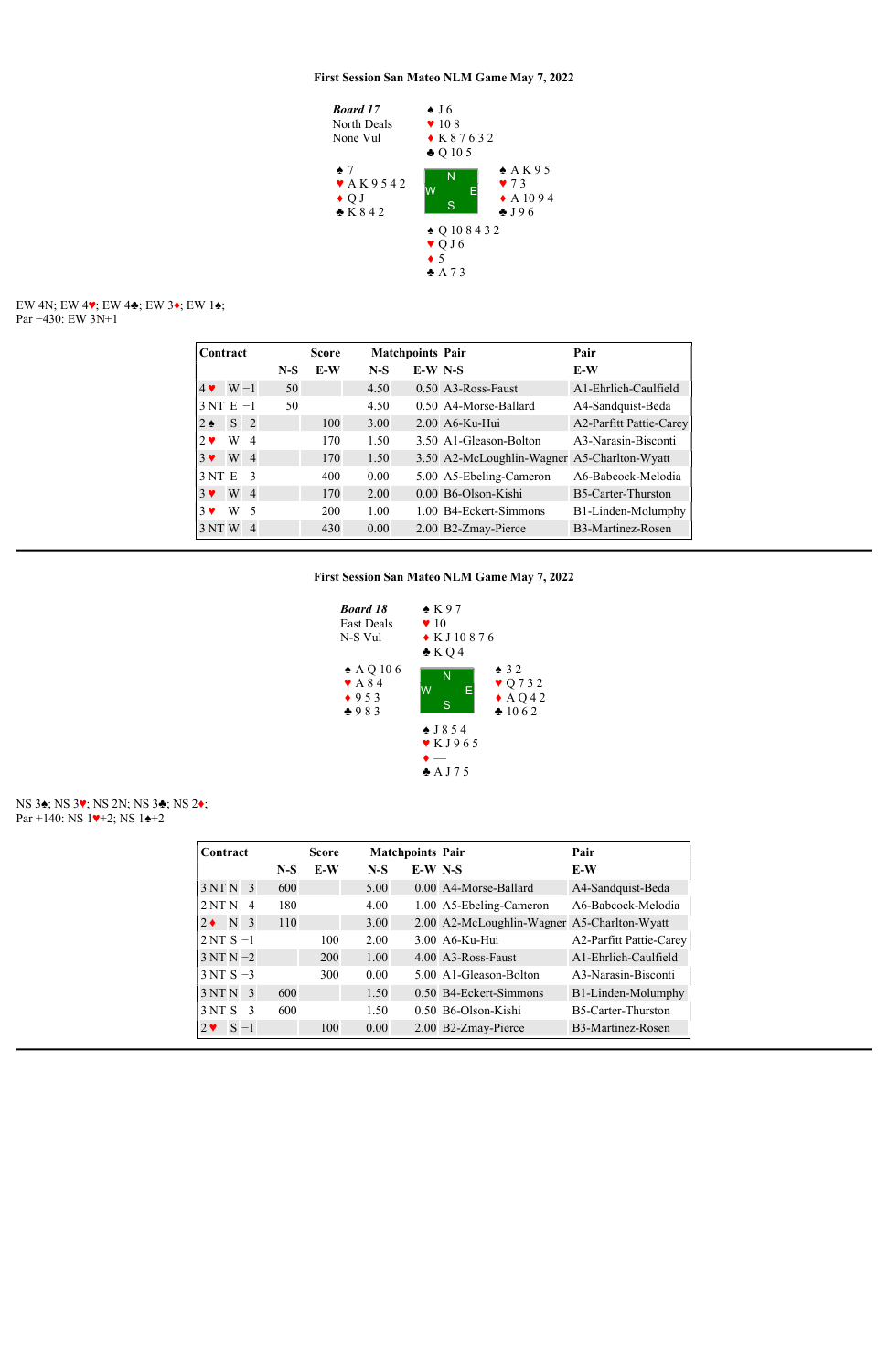NS 3♥; NS 4♣; EW 2♠; EW 3♦; Par +140: NS  $3$ .



NS 4♠; NS 3N; EW 2♥; NS 1♦; EW 1♣; Par +620: NS  $4\triangleq$ =

| Contract                                   |       | <b>Score</b> | <b>Matchpoints Pair</b> |           |                                             | Pair                           |
|--------------------------------------------|-------|--------------|-------------------------|-----------|---------------------------------------------|--------------------------------|
|                                            | $N-S$ | E-W          | $N-S$                   | $E-W$ N-S |                                             | E-W                            |
| $3 \triangleq E - 2$                       | 200   |              | 5.00                    |           | 0.00 A5-Ebeling-Cameron                     | A6-Babcock-Melodia             |
| $3 \vee N$<br>$\overline{4}$               | 170   |              | 3.50                    |           | 1.50 A2-McLoughlin-Wagner A5-Charlton-Wyatt |                                |
| $3 \vee N$<br>$\overline{4}$               | 170   |              | 3.50                    |           | 1.50 A4-Morse-Ballard                       | A4-Sandquist-Beda              |
| $4 \cdot S - 1$                            |       | 50           | 2.00                    |           | 3.00 A1-Gleason-Bolton                      | A3-Narasin-Bisconti            |
| $2 \triangle E$<br>$\overline{\mathbf{3}}$ |       | 140          | 0.50                    |           | 4.50 A3-Ross-Faust                          | A1-Ehrlich-Caulfield           |
| $3 \triangle E$<br>-3                      |       | 140          | 0.50                    |           | 4.50 A6-Ku-Hui                              | <b>A2-Parfitt Pattie-Carey</b> |
| $3 \vee S$<br>3                            | 140   |              | 2.00                    |           | 0.00 B4-Eckert-Simmons                      | B1-Linden-Molumphy             |
| $2 \triangle E$<br>$\mathcal{D}$           |       | 110          | 0.50                    |           | 1.50 B2-Zmay-Pierce                         | B <sub>3</sub> -Martinez-Rosen |
| $2 \triangle E$<br>$\mathcal{L}$           |       | 110          | 0.50                    |           | 1.50 B6-Olson-Kishi                         | B5-Carter-Thurston             |

First Session San Mateo NLM Game May 7, 2022



| Contract                |              |                         |       | <b>Score</b> |       | <b>Matchpoints Pair</b> |                                             | Pair                           |
|-------------------------|--------------|-------------------------|-------|--------------|-------|-------------------------|---------------------------------------------|--------------------------------|
|                         |              |                         | $N-S$ | E-W          | $N-S$ | $E-W$ N-S               |                                             | E-W                            |
| $5 \triangleleft W - 2$ |              |                         | 200   |              | 5.00  |                         | 0.00 A6-Ku-Hui                              | <b>A2-Parfitt Pattie-Carey</b> |
| $3 \bullet N$           |              | $\overline{4}$          | 170   |              | 3.00  |                         | 2.00 A2-McLoughlin-Wagner A5-Charlton-Wyatt |                                |
| $3 \bullet$             | <sub>S</sub> | $\overline{4}$          | 170   |              | 3.00  |                         | 2.00 A3-Ross-Faust                          | A 1-Ehrlich-Caulfield          |
| $3 \bullet S$           |              | $\overline{4}$          | 170   |              | 3.00  |                         | 2.00 A4-Morse-Ballard                       | A4-Sandquist-Beda              |
| $3 \triangle 5$ 3       |              |                         | 140   |              | 1.00  |                         | 4.00 A5-Ebeling-Cameron                     | A6-Babcock-Melodia             |
| $3 \vee E - 1$          |              |                         | 100   |              | 0.00  |                         | 5.00 A1-Gleason-Bolton                      | A3-Narasin-Bisconti            |
| $4 \vee E - 3$          |              |                         | 300   |              | 2.00  |                         | 0.00 B4-Eckert-Simmons                      | B1-Linden-Molumphy             |
| $3 \bullet$             | S.           | $\overline{\mathbf{3}}$ | 140   |              | 1.00  |                         | 1.00 B6-Olson-Kishi                         | B5-Carter-Thurston             |
| $2 \cdot S - 1$         |              |                         |       | 100          | 0.00  |                         | 2.00 B2-Zmay-Pierce                         | B3-Martinez-Rosen              |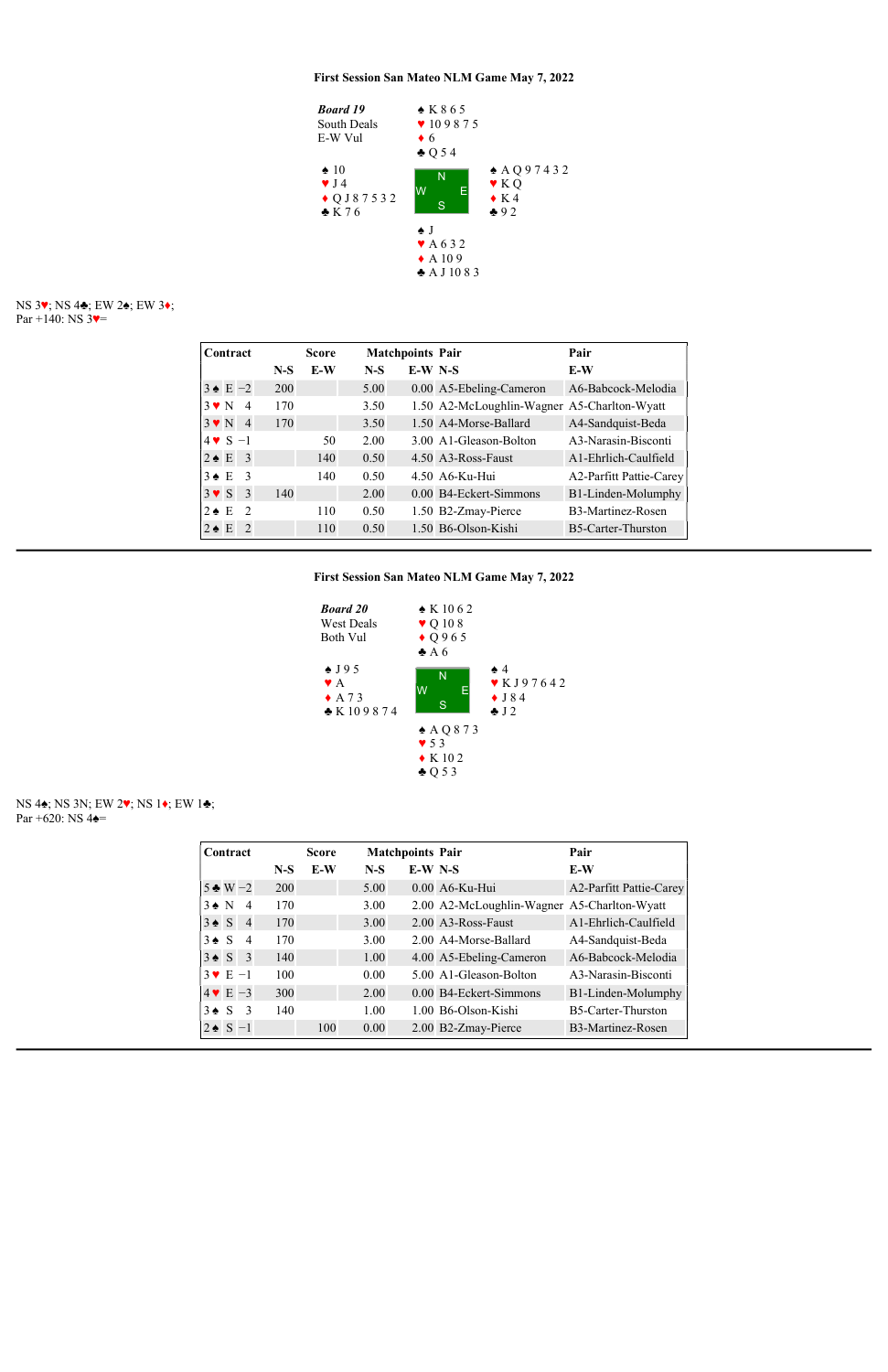

E 4♠; W 3♠; EW 1N; E 2♣; EW 1♥; EW 1♦; W 1♣; Par –420: E 4 $\triangleq$ =

|                   | Contract       |                |       | <b>Score</b> |       | <b>Matchpoints Pair</b> |                                             | Pair                    |
|-------------------|----------------|----------------|-------|--------------|-------|-------------------------|---------------------------------------------|-------------------------|
|                   |                |                | $N-S$ | E-W          | $N-S$ | $E-W$ N-S               |                                             | E-W                     |
| $2 \triangleleft$ | $E$ 2          |                |       | 110          | 5.00  |                         | 0.00 A2-McLoughlin-Wagner A4-Sandquist-Beda |                         |
| $2 \triangleleft$ | E              | $\overline{3}$ |       | 140          | 2.50  |                         | 2.50 A1-Gleason-Bolton                      | A2-Parfitt Pattie-Carey |
| $2 \triangleleft$ | E <sub>3</sub> |                |       | 140          | 2.50  |                         | 2.50 A3-Ross-Faust                          | A6-Babcock-Melodia      |
| $3\spadesuit$     | $E \quad 3$    |                |       | 140          | 2.50  |                         | 2.50 A5-Ebeling-Cameron                     | A5-Charlton-Wyatt       |
| $3 \triangle$     | W <sub>3</sub> |                |       | 140          | 2.50  |                         | 2.50 A6-Ku-Hui                              | A1-Ehrlich-Caulfield    |
| $1NT S -2$        |                |                |       | 200          | 0.00  |                         | 5.00 A4-Morse-Ballard                       | A3-Narasin-Bisconti     |



NS 7♠; NS 5N; NS 5♥; EW 2♣; W 1♦; Par +1510: NS 7**↑**=

| Contract           |  |       | <b>Score</b> | <b>Matchpoints Pair</b> |           |                                             | Pair                           |
|--------------------|--|-------|--------------|-------------------------|-----------|---------------------------------------------|--------------------------------|
|                    |  | $N-S$ | E-W          | $N-S$                   | $E-W$ N-S |                                             | E-W                            |
| $6 \triangleq$ N 7 |  | 1010  |              | 5.00                    |           | 0.00 A3-Ross-Faust                          | A6-Babcock-Melodia             |
| $4 \cdot N$ 7      |  | 510   |              | 4.00                    |           | 1.00 A4-Morse-Ballard                       | A3-Narasin-Bisconti            |
| $4 \bullet N 5$    |  | 450   |              | 2.50                    |           | 2.50 A5-Ebeling-Cameron                     | A5-Charlton-Wyatt              |
| $4 \cdot N$ 5      |  | 450   |              | 2.50                    |           | 2.50 A6-Ku-Hui                              | A1-Ehrlich-Caulfield           |
| $2 \cdot N$ 6      |  | 230   |              | 0.50                    |           | 4.50 A1-Gleason-Bolton                      | <b>A2-Parfitt Pattie-Carey</b> |
| $3 \cdot N$ 6      |  | 230   |              | 0.50                    |           | 4.50 A2-McLoughlin-Wagner A4-Sandquist-Beda |                                |